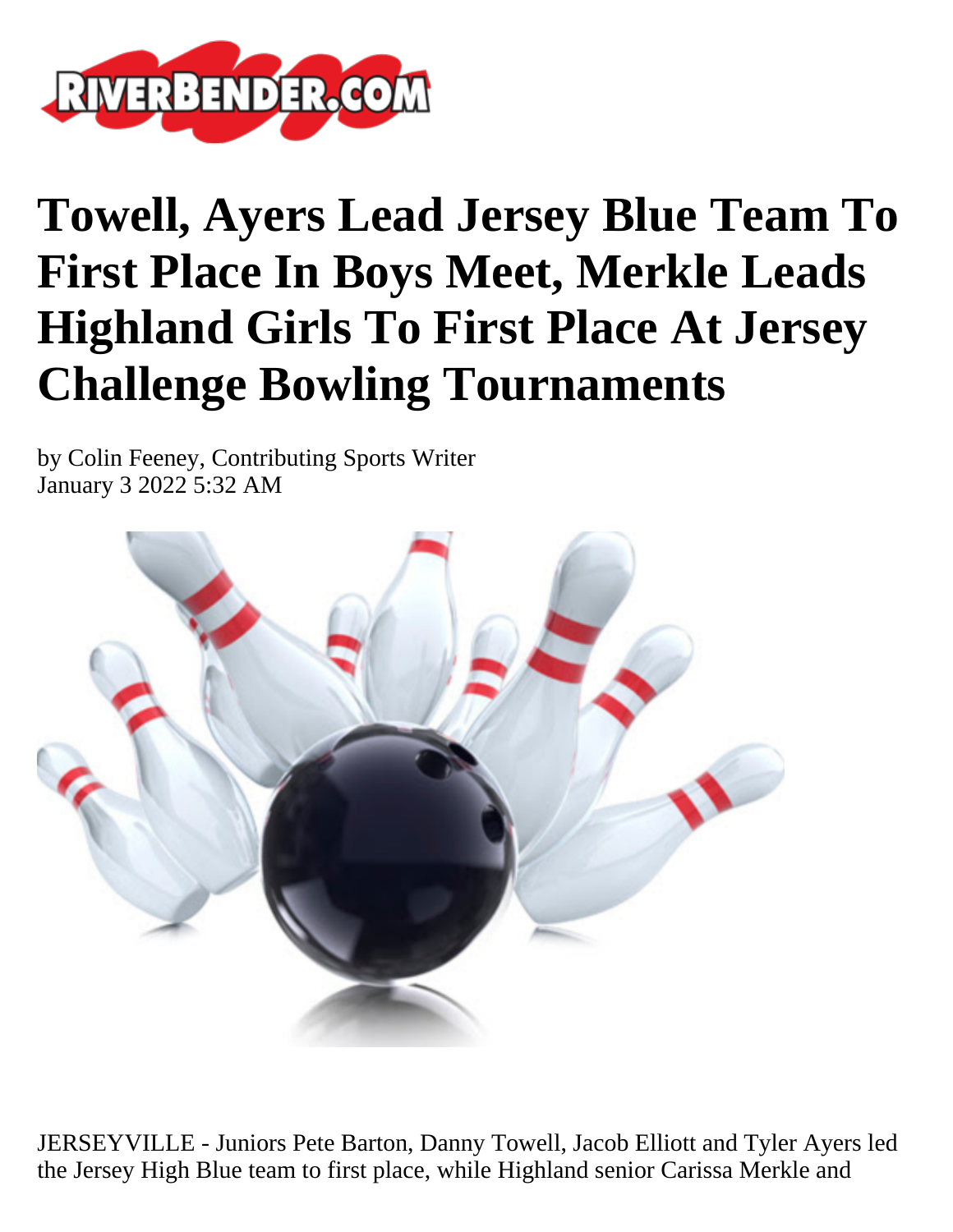sophomore Mackenzie Davis led the Bulldog girls to the team championships at the Jersey Challenge bowling tournaments held Dec. 28 at Tri-County Bowl in Jerseyville.

The Panthers' Blue team won the boys title with a six-game score of 5.697, with Highland second with a 5,569, Alton finished third with a 5,467 score, Taylorville was fourth with a 5,364, Roxana came in fifth with a score of 5,125, in sixth place was Triad with a 4,809, seventh place went to Civic Memorial at 4,776 and the Jersey white team was eighth with a four-game total of 3,460.

Cameron Alberts of the Tornadoes was the individual winner with a six-game total of 1,271, while Hunter Hediger of the Bulldogs came in second with a 1,256, with third through fifth places went to Panther bowlers --- Barton rolled a 1,222, Towell had a 1,197 and Elliott was right behind with a 1,196.

Besides Barton, Towell and Elliott, Ayers had a great six-game series of 1.161. Casey Borkowski had a four-game series of 478 and Quinten Schulte had a three-game series of 443. Eli Hetzel led the Jersey White team with a four-game set of 724, while both Simon Purcell and Adam Kribs both rolled identical 715 series for the four games, Joey Kiel tossed a 669 set for four games, Alex Kribs had a three-game series of 455 and Heath Groppel had a single game of 172.

Along with Hediger's series, Highland saw Logan Oestringer toss a series of 1,171, Jacob Giloman had a 1,134 series, Cole Korte tossed a 1,101 set and Blake Ernst had a series of 907.

Ben Mitchell was the Redbirds' top bowler with a 1,150 series, followed by Eric Spond, who rolled a 1,125 set, Roman Cross had a five-game series of 953, Sam Ottwell had a four-game series of 684, Gavin Goeway threw a three-game series of 571, Gabe Futhey had a three-game series of 529, Drey Singleton had a two-game series of 341 and Grant Haegel had a single game of 114.

Caleb Wonders led the Shells with a series of 1,177, while Drake Westfall had a set of 1,124, Tony Green had a score of 1,085, Hayden Harvey threw a 952, Zach Meador had a five-game series of 694 and Ezekiel Corbitt had a single game of 93.

The Knights' leading bowler was Brock Lynch with a 1.020 series, followed by Andrew Neumann, who tossed a 999 set, Brice Riggar had an 818 series for five games, Jesse Fraley had a five-game series of 781, Keaton Ellering had a five-game set of 745, Josh Raffelle had a two-game series of 273 and Damon Willis had a single game of 173.

The Eagles were led by Eric Harkey's 1,131, followed by Jordan Teems' 966 series, Anden Hawk had an 883 set, Brayden Prott had a four-game series of 616, Ben Morris